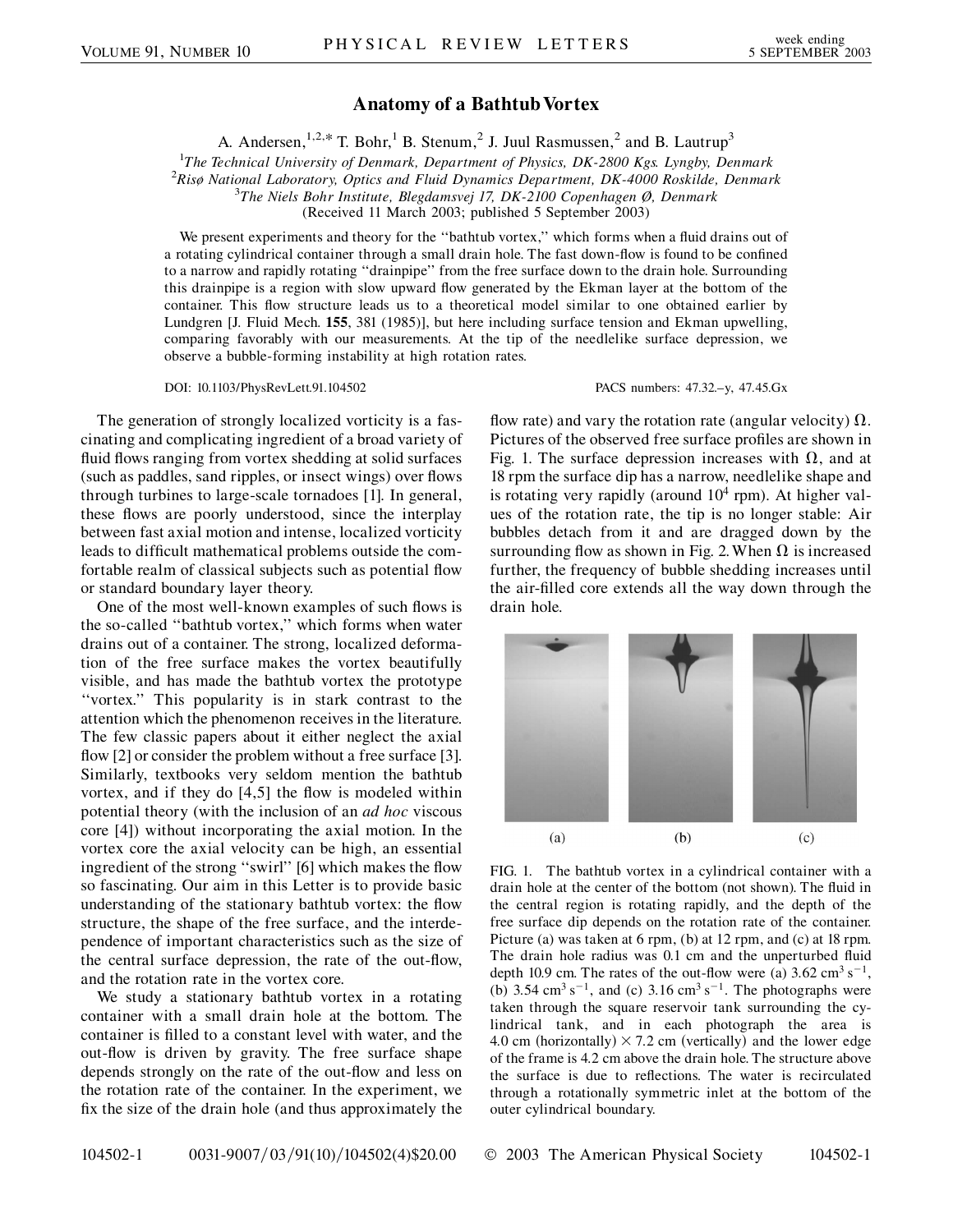

FIG. 2. The tip of the surface depression is unstable when the rotation rate of the container is high. An air bubble has just detached from the tip and is dragged down the drain by the surrounding flow.

The flow structure is surprisingly complex. Figure  $3(a)$ shows an overlay of two flow visualizations made by adding fluorescent dye at the surface (red) and at the bottom inlet (green), respectively. The control parameters correspond to Fig. 1(b). The central down-flow region (red) below the free surface dip is strongly localized, and the downward velocities are of the order of  $1 \text{ ms}^{-1}$ . This region appears similar to a weakly conical drainpipe with a radius comparable to that of the drain hole. If this corresponds to the ''esophagus'' of the vortex, the ''mouth'' would appear to be the surface region above the drain, but in the stationary flow only a small fraction of the flow rate through the drain hole actually comes from this region. Nearly all of the flow rate is provided by the thin Ekman layer at the bottom of the container. In this boundary layer, the fluid spirals inward. Close to the drain hole, a large part of it is diverted upward and the rest goes directly down the drain. We note that a similar up-flow was observed by Lewellen [3] close to the drain hole in a rotating flow without a free surface. Figure 3(b) summarizes the flow structure of the bathtub vortex: The flow 1 cm away from the axis is *upward* (with velocities of the order of  $1 \text{ cm s}^{-1}$ ), and most of the fluid passing out through the drain hole has thus taken a contorted path in through the bottom Ekman layer, up through the nextto-central upwelling region, and finally down through the rapidly rotating ''porous'' central drainpipe.

In the bulk of the container the flow is essentially two dimensional and well described as a central line vortex superimposed on the rigid rotation of the container. This means that the radial velocity *u* and the vertical velocity *w* both vanish, whereas the azimuthal velocity





FIG. 3 (color). (a) An overlay of two flow visualizations made by adding fluorescent dye at the surface (red) and at the bottom inlet (green), respectively. The red dye is flowing in a thin surface layer to the central vortex core where it is diverted downwards to the drain hole. The free surface dip is seen above the central red region (the red pattern above the surface is due to reflections). The green dye spirals inward in the thin Ekman layer at the bottom, then upwards around the central drainpipe, and finally down the drain. Only a thin vertical cross section through the axis of symmetry is illuminated and thereby the spiraling upward motion gives rise to the layered structure of the green dye. (b) Sketch of the flow structure (not to scale).

 $v = v_B(r) = \Omega r + \Gamma/r$ , where  $\Gamma$  is the line vortex strength. Large deviations from this are observed only near the boundaries and in the central region. Because of the mismatch between the rigidly rotating bottom and the  $\Gamma/r$  term in  $v_B$ , an Ekman boundary layer is formed, with the thickness  $\delta = \sqrt{\nu/\Omega} \approx 1$  mm, where  $\nu$  is the kinematic viscosity. By standard linear theory [7], one finds,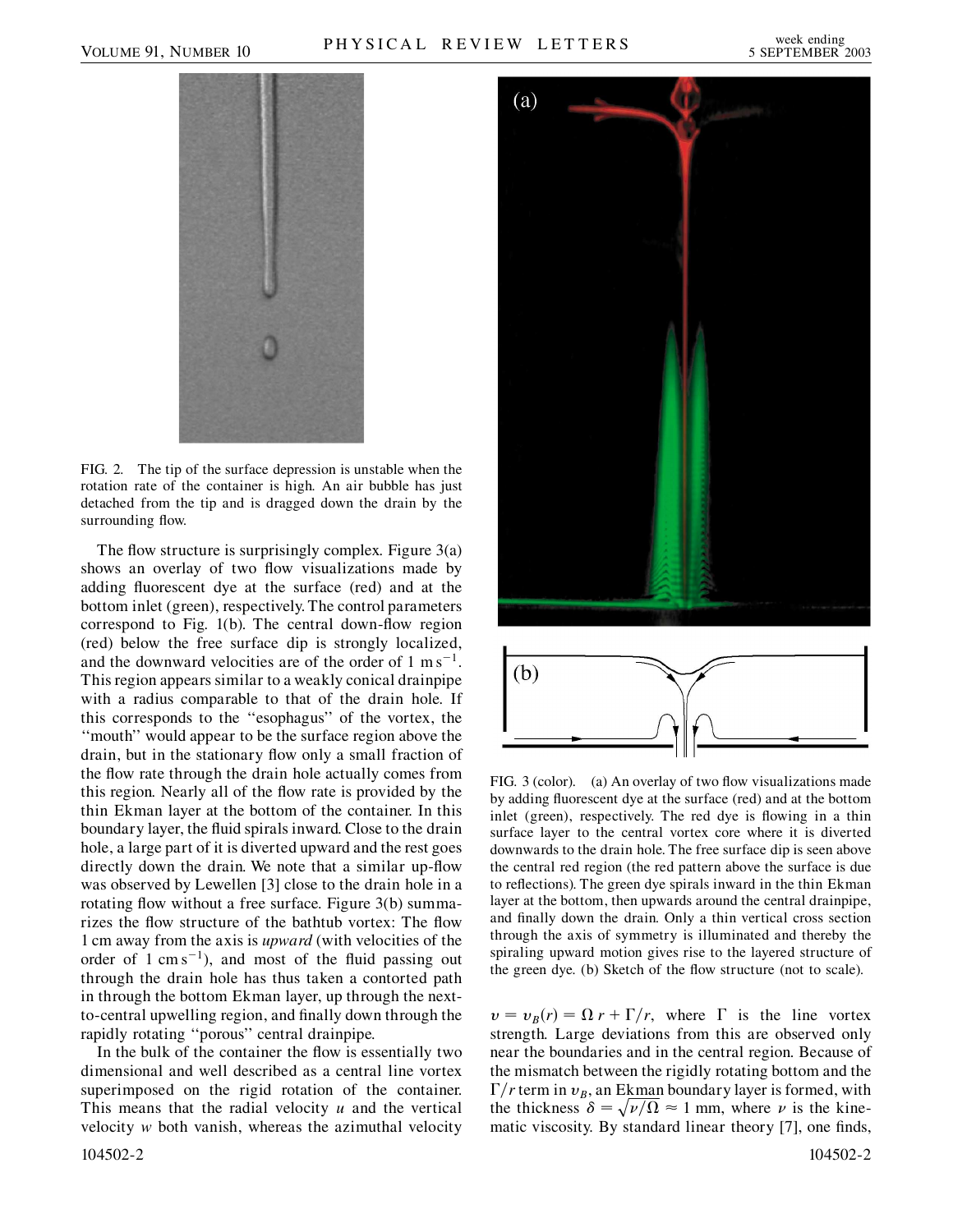in the reference frame rotating with rotation rate  $\Omega$ , that  $\tilde{u}(r, z) = -(\Gamma/r) \exp(-z/\delta) \sin(z/\delta)$  and  $\tilde{v}(r, z) =$  $(\Gamma/r)[1 - \exp(-z/\delta)\cos(z/\delta)]$ . If we assume that the main flow rate  $F$  through the drain hole is carried by the Ekman layer, we get  $F \approx -\int_{0}^{\infty} 2\pi r \tilde{u} dz = \pi \Gamma \delta$ , and we can thus express the strength of the line vortex in terms of the flow rate and the rotation rate as  $\Gamma \approx$  $F\sqrt{\Omega/\nu}/\pi$ . This result has been confirmed experimentally for a source-sink flow without a free surface [8], and our particle tracking measurements at 6, 12, and 18 rpm agree with the prediction to within 10% [9]. The up-flow is similar to Ekman pumping, which in the linear approximation [7] is proportional to the vertical component of the vorticity, and it vanishes in the bulk since the bulk flow  $\Gamma/r$  is irrotational. At the smallest radii  $\tilde{v}$  is linear in *r*, corresponding to the approximately rigid rotation of the core. A corresponding up-flow appears due to Ekman pumping, but in this region the nonlinear terms become important and invalidate the linear Ekman theory. In a nonlinear theory [10,11] of the Ekman layer, it is predicted that the boundary layer thickness decreases toward the center and that the up-flow in a vortex core in rigid rotation is reduced due to the nonlinear corrections.

The vertical down-flow in the central core is surprisingly localized. We have thus modeled the flow below the surface dip as a "drainpipe," i.e., as if it was limited by a boundary  $r_0(z)$  on which *w* vanishes while *u*, *v*, and *p* are matched to the *z*-independent exterior bulk flow. In the vortex core  $u \ll w$  and  $v \approx w$ , and in this region the derivatives with respect to  $\zeta$  in the viscous terms can be neglected in a boundary layer approximation of the Navier-Stokes equations. Within the drainpipe, we assumed a parabolic down-flow profile, and we expanded the velocity components and the pressure in powers of *r*. We did not make any assumptions about the functional dependence on *z*, and to lowest order in *r* the problem reduced to a closed set of differential equations for three functions of *z*. The details are reported elsewhere [9], but the main property used in the following is that the high azimuthal velocity in the vortex core together with the matching to a *z*-independent exterior flow is sufficient to force the flow in the vortex core to have a simple functional dependence where *w* is approximately linear in *z* inside the drainpipe, while  $r_0$  and the central rotation rate,  $\Omega_c$ , are approximately independent of *z*.

That *u* and *v* are approximately independent of *z* whereas *w* is linear in *z* was used by Lundgren [12] to derive a set of differential equations for the free surface  $h(r)$ . With scales *W* for the vertical velocity in the vortex core and *H* for the surface height, Lundgren showed that the velocity field has this functional form if the Rossby number  $Ro \equiv W/(H\Omega) \ll 1$  and if  $W^2 \ll 2gH$ , where *g* is the gravitational acceleration. These assumptions are valid only for low flow rates and mild depressions of the free surface. In our experiment  $Ro \approx 10$ , but we have a small *local* Rossby number  $Ro_C \equiv W/(H\Omega_C) \approx 10^{-2}$ , defined in terms of the central rotation rate, and this is 104502-3 104502-3

the relevant number if we restrict our attention to the central drainpipe. Since the out-flow is driven by gravity, our vertical velocities are of the order of the free fall our vertical velocities are or the order or the free rail<br>velocity  $W \approx \sqrt{2gH} \approx 1 \text{ m s}^{-1}$ , and we would thus expect significant corrections to Lundgren's equations which assume hydrostatic pressure. However, as we shall see below, Lundgren's equations lead to surprisingly accurate predictions. The reason is probably that the characteristic vertical velocities near the free surface are considerably smaller than the free fall velocity at the drain hole, due to the velocity increase down the drainpipe and the stagnation point at the tip of the surface depression.

In the following, we apply Lundgren's model [see Ref. [12] equations (4.1), (4.15), and (4.18)] and extend it to include surface tension. Knowledge of the vertical velocity immediately above the Ekman layer  $w(z = 0)$ makes it possible to compute the product *hu*, since the kinematic boundary condition at the free surface and the incompressibility of the fluid lead to the equation

$$
\frac{1}{r}\frac{d(rhu)}{dr} = w(z=0).
$$
 (1)

Inside the down-flow region, we assume a downward plug flow, and in the up-flow region our measurements show an exponential profile:

$$
w(z=0) = \begin{cases} -\frac{Q}{\pi R^2} & \text{if } r \le R\\ \frac{Qe^{-(r-R)/d}}{2\pi d(R+d)} & \text{if } r > R, \end{cases}
$$
 (2)

where the flow rate *Q* for the Ekman upwelling and the length scales *R* and *d* are determined experimentally. The flow rate  $Q$  is about 50% of the total flow rate,  $F$ , since some of the fluid carried by the Ekman layer flows directly down the drain hole. The radius of the downflow region above the drain hole decreases close to the outlet due to the direct outflow from the Ekman layer through the drain hole. The effective value of *R* is therefore slightly larger than the radius of the drain hole. The radial and the axial Navier-Stokes equations lead with the assumptions  $Ro<sub>C</sub> \ll 1$  and  $W<sup>2</sup> \ll 2gH$  to

$$
\frac{v^2}{r} = g\frac{dh}{dr} - \frac{\alpha}{\rho}\frac{d\kappa}{dr},\tag{3}
$$

where  $\alpha$  is the surface tension of the air-water interface,  $\rho$ is the density of water, and  $\kappa = h'/\{r[1 + (h')^2]^{1/2}\} +$  $h''/[1 + (h')^2]^{3/2}$  is the curvature of the free surface. Compared to Lundgren's original equations, we here introduce the surface tension correction to the pressure since it is important in a quantitative comparison with our measurements. Finally, the azimuthal Navier-Stokes equation reduces to the equation

$$
u\left(\frac{dv}{dr} + \frac{v}{r}\right) = v\left(\frac{d^2v}{dr^2} + \frac{1}{r}\frac{dv}{dr} - \frac{v}{r^2}\right).
$$
 (4)

The problem is thus reduced to solving Eqs. (3) and (4) for  $h$  and  $v$  using Eq. (1) and the bottom vertical velocity profile in Eq. (2) to eliminate *u*.